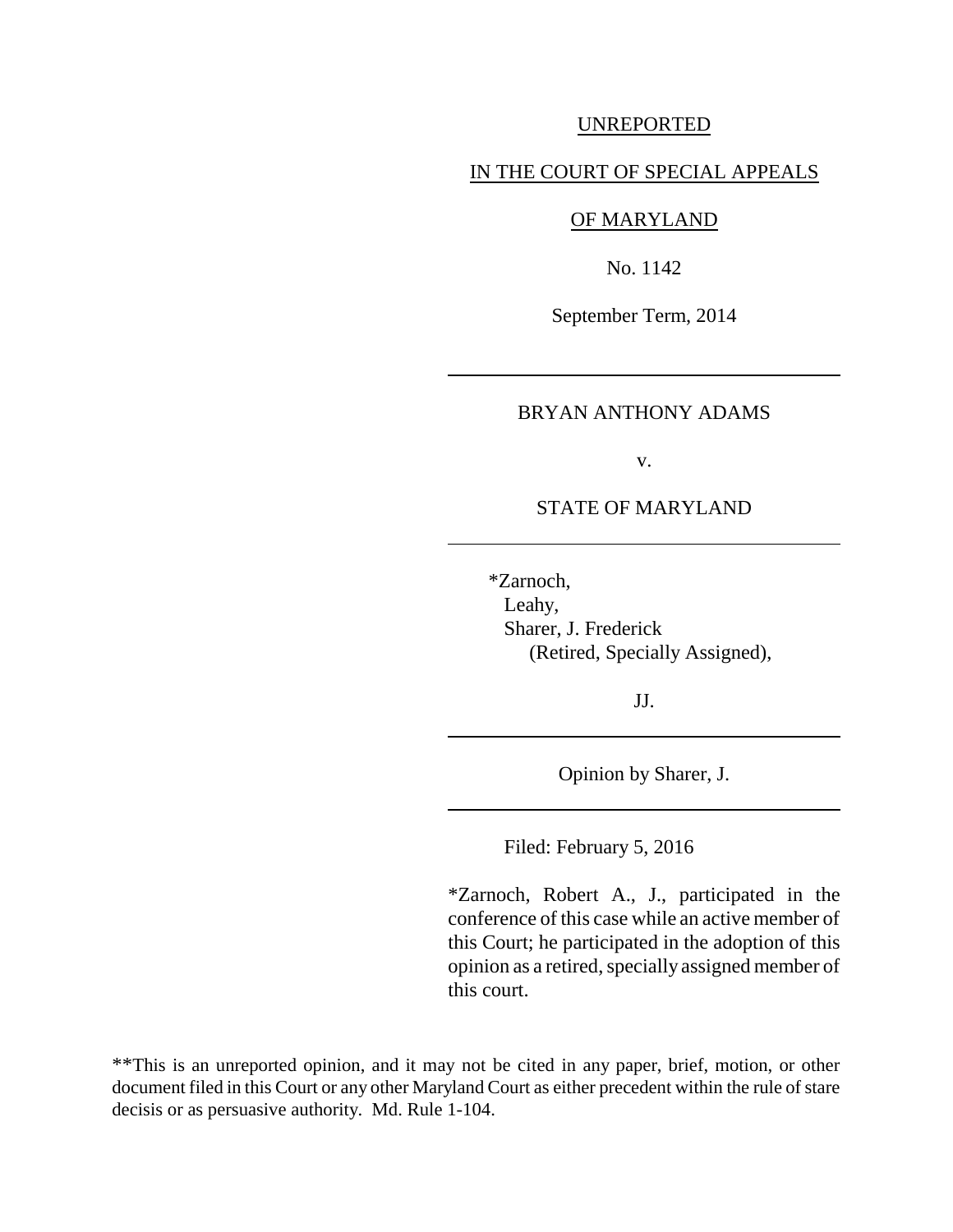Bryan Adams, appellant, was convicted by a jury sitting in the Circuit Court for Montgomery County of armed carjacking, robbery with a dangerous weapon, and use of a handgun in the commission of a felony or crime of violence.<sup>1</sup>,<sup>2</sup>

Adams presents two questions for our review, which as recast, are:

- I. Did the trial court err in admitting into evidence the victim's prior consistent statement?
- II. Was the evidence sufficient to support the convictions?

For the reasons that follow, we shall affirm the judgments of the circuit court.

# **FACTS AND PROCEEDINGS**

On August 7, 2013, Floyd Myers, accompanied by his friend, John Hamlett, was driving around Germantown, Montgomery County, looking at real estate. At some point, Myers mistakenly drove into a park, mistaking it for a cul-de-sac, so that he could "go use the bathroom," there being no public toilet facilities nearby. Myers' vehicle was a Mercedes-Benz S550 that he had purchased "a few weeks" prior. In the short time he had owned the car, he had been the only one to drive it, save for parking valets.

<sup>&</sup>lt;sup>1</sup>See Md. Code Ann. (2012 Repl. Vol.), § 3-405(c)(2) of the Criminal Law Article ("C.L.") (Armed carjacking); C.L.  $\S$  3-403(a)(1) (Robbery with a dangerous weapon); C.L. § 4-204(b) (Use of a handgun in the commission of a felony or crime of violence).

<sup>&</sup>lt;sup>2</sup>Adams was sentenced to consecutive sentences of 20 years' imprisonment for armed carjacking and 20 years' imprisonment, all but ten years suspended, for the use of a handgun in the commission of a felony or crime of violence, as well as a concurrent sentence of 15 years' imprisonment for the robbery with a dangerous weapon.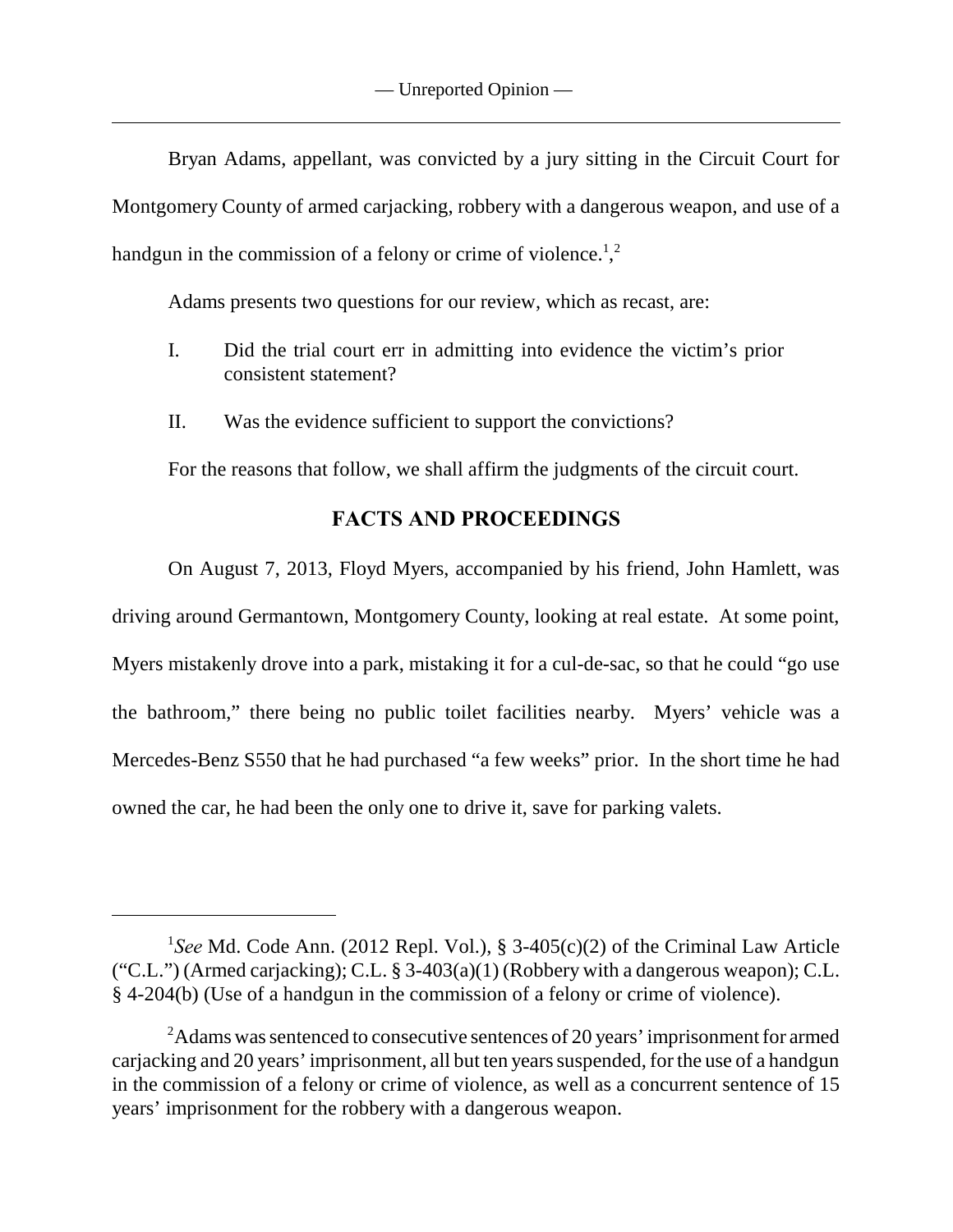As Myers was, in his words, "using the bathroom," he heard a car come "screeching" into the park. When he turned around, a man carrying a gun asked him for his money, keys, and phone. Myers took the money from his pocket, threw it on the ground, and told the man that "everything was in the car" and that he could have it. Myers then ran toward the entrance of the park. As Myers was running away from the park, he heard both cars "speed off."

Myers encountered a nearby resident who called 9-1-1. He explained to the dispatcher that he and Hamlett had just been robbed by two black men with guns, who, subsequently, drove away in a maroon Honda and Myers' Mercedes-Benz. He told the dispatcher that one of the robbers was "a husky African guy" who was wearing a black shirt and camouflage pants, and the other was a "light-skinned" man, with a beard, who was wearing a white shirt and "black and purple Jordans." He noted that each of the men appeared to be approximately 25 to 30 years old.

Later that same day, Montgomery County Police located Myers' car about two miles from where it had been stolen.<sup>3</sup> "Drug paraphernalia" was found inside the vehicle. Forensic analysis of the interior of the car revealed the presence of Adams' fingerprints on the steering wheel. The only other identifiable fingerprints on the vehicle belonged to Myers and Hamlett.

<sup>&</sup>lt;sup>3</sup>Because Myers' cell phone was inside his vehicle, police were able to locate the car by tracking the phone by use of the "find my iPhone" application.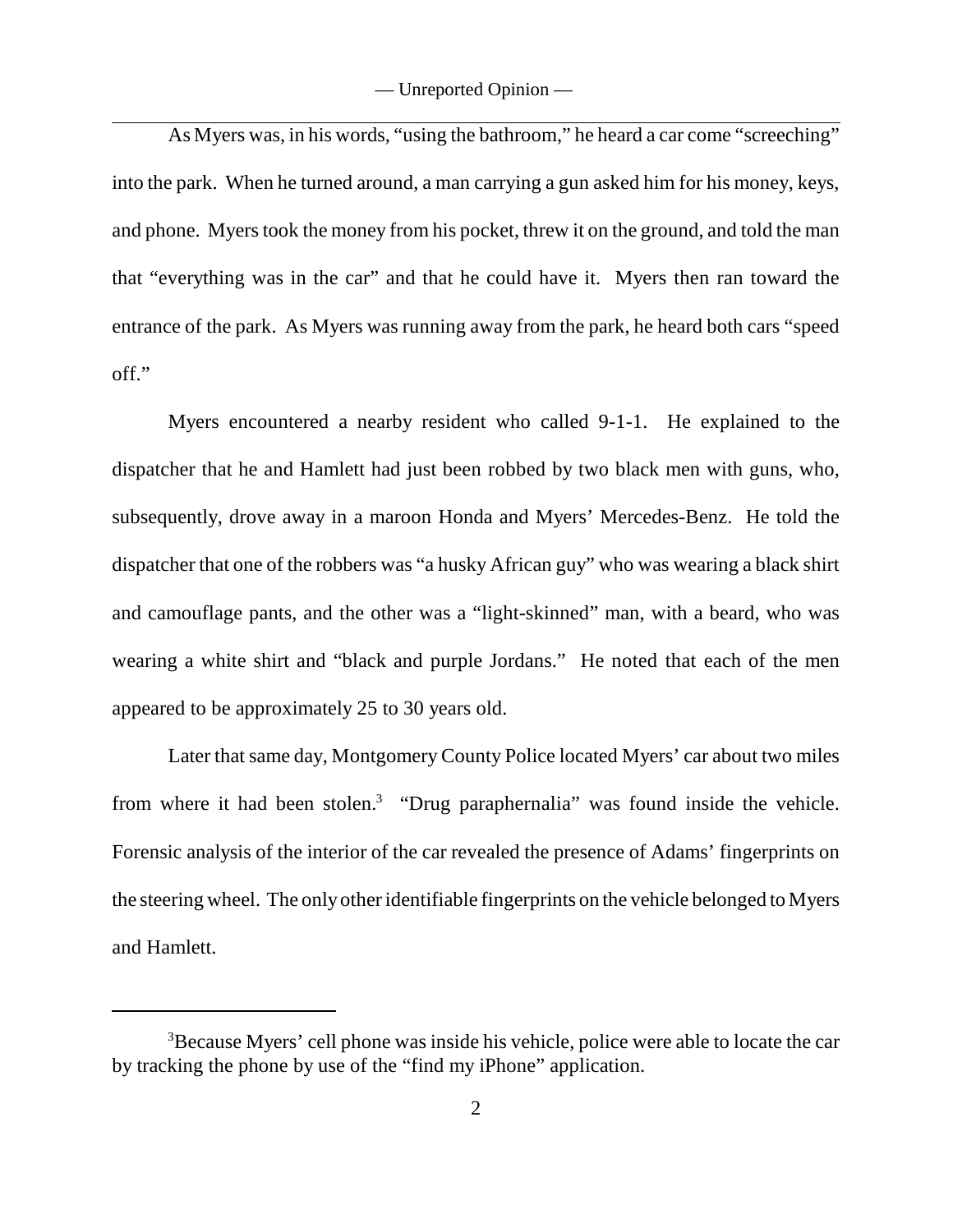On September 18, 2013, Adams was interviewed by Detective Caleb Garcia, of the Maryland National Capitol Park Police. Adams told Garcia that he had not been at the park on the day in question, had never been in Myers' vehicle, and, further, did not drive, as he did not have a license. When asked, Adams denied ever working at a car wash or as a parking valet. When Garcia told Adams that his fingerprints had been found on the steering wheel of Myers' vehicle and asked if Adams knew how that could have happened, Adams laughed and asked if he was free to go; he was, and he did. Subsequently, Adams was charged as we have noted.

At trial, Myers testified that he did not recognize Adams as the man who robbed him,

nor had he seen the assailant who confronted Hamlett during the subject robbery.

At the close of the State's case, defense counsel moved for judgment of acquittal.

The following ensued:

[DEFENSE COUNSEL]: And I would move for [judgment as to] Count  $4^{[4]}$ [use of a handgun in the commission of a felony or crime of violence]. The witness testified he didn't see anything. He was very, very clear that he didn't see Mr. Adams with a firearm. He didn't even see Mr. Adams at the scene of the crime.

[THE COURT]: So I recall he talked about a revolver with a long barrel and a hole at the end of it.

 $\rm{^{4}In}$  full, the charging document listed the charges against Adams as: Count 1, armed carjacking; Count 2, robbery with a dangerous weapon, as to the robbery of Hamlett;, Count 3, robbery with a dangerous weapon, as to the robbery of Myers; and Count 4, use of a handgun in the commission of a felony or crime of violence. At trial, the State nolle prossed Count 2.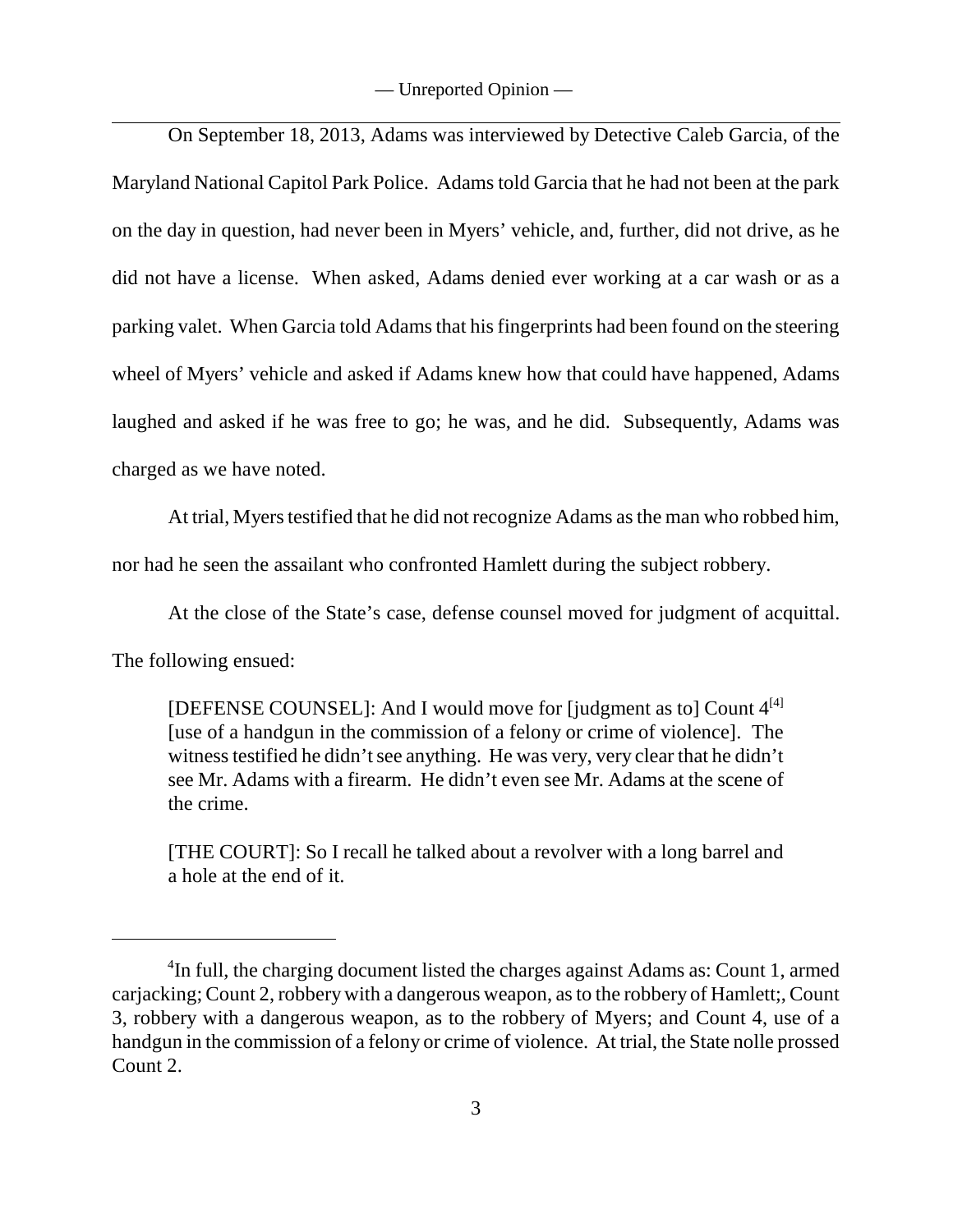[DEFENSE COUNSEL]: The long one, that was for suspect No. 1.

[STATE'S ATTORNEY]: Which was the man who approached [Myers].

[DEFENSE COUNSEL]: And suspect No. 2 was Mr. Adams.

[THE COURT]: State?

[STATE'S ATTORNEY]: Your Honor, I think that it's an evidence question at this point in time, that two guns were observed, testified to and that that would be a question for the jury to decide. . . . the two co-defendants would be equally responsible for one another's acts. The 9-1-1 call was –

[DEFENSE COUNSEL]: No, no witness put  $[Adams]^{[5]}$  at the scene of the crime.

[THE COURT]: So . . . under the State's theory, placed Mr. Adams, the other guy had a 9 millimeter is the testimony from Mr. Myers, and the one that dealt with [Myers] had the long barrel revolver.

[STATE'S ATTORNEY]: Yes.

[THE COURT]: So I think it gets the State past . . . it becomes a jury question. Okay. Anything else, Counts 1 [armed carjacking] and 3 [robbery with a dangerous weapon]?

[DEFENSE COUNSEL]: Yes, I would move to dismiss Count 1 [armed carjacking] for the same reason, that there is no evidence that Mr. Adams was involved in the carjacking or any (unintelligible).

[STATE'S ATTORNEY]: I'm going to state what I believe that the State has done its part in a prima facie case[] . . . that [Adams] was the individual who matched the description, his prints were found within the vehicle.

<sup>&</sup>lt;sup>5</sup>The transcript reveals that defense counsel stated "no witness put Mr. Hamlet<sup>[t]</sup> at the scene of the crime." We assume that counsel was actually referring to Adams, given that Myers had been unable to identify Adams. Moreover, it was clear that Hamlett was present.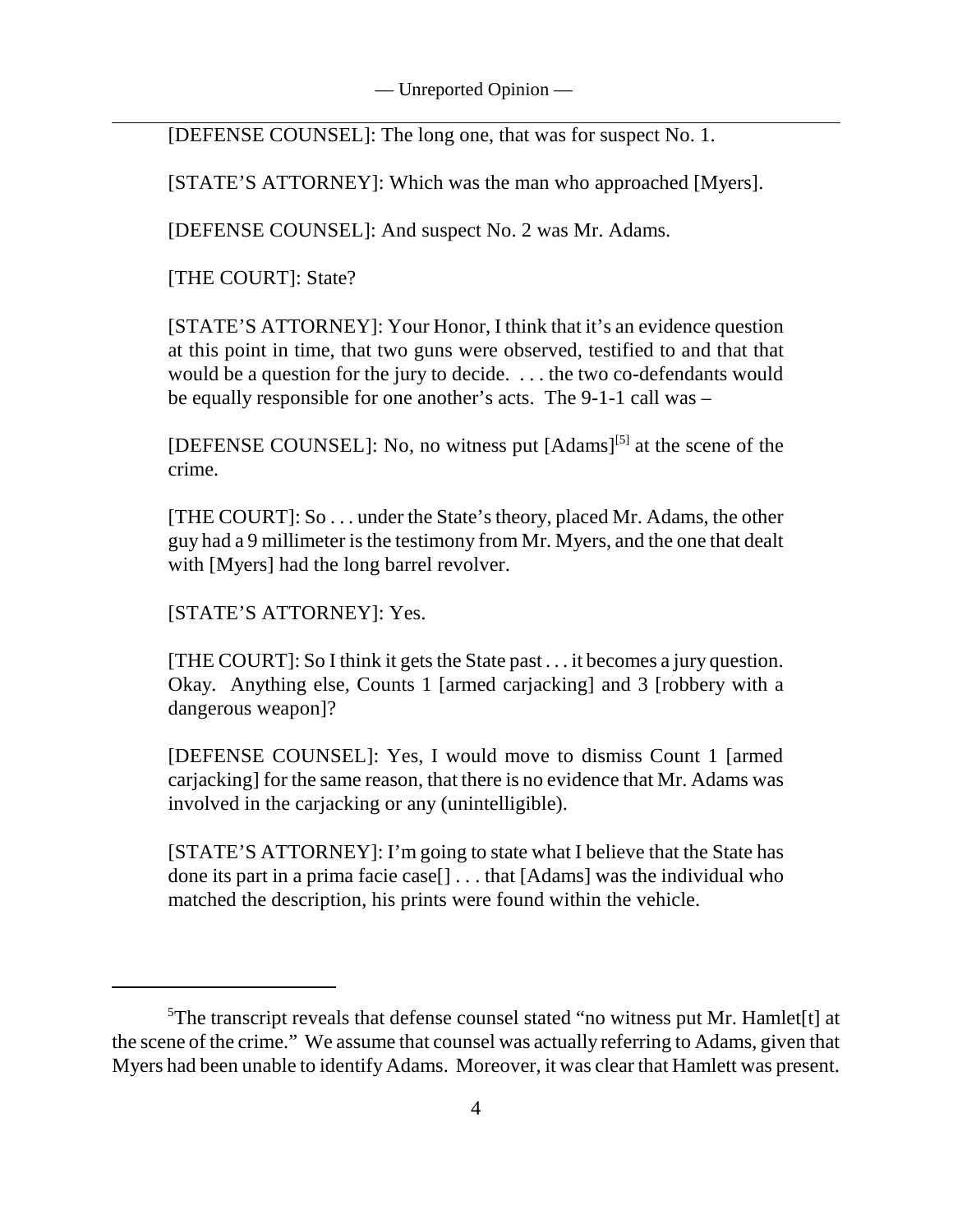[THE COURT]: Okay. There is sufficient evidence from which a jury could determine, even though that's not even the standard at this stage of the proceeding, that [Adams] participated in the carjacking given fingerprint evidence, and the fact that force was used at the scene at the alleged crime, and the vehicle was left running and then removed from the scene. So, motion for judgment of acquittal on Count 1 [armed carjacking] is denied and . . . motion as to Count 3 [robbery with a dangerous weapon], that's also denied.

[DEFENSE COUNSEL]: So we are not going to put on any witnesses.

[THE COURT]: Okay.

[DEFENSE COUNSEL]: So, we'll just rest and I guess we'll have to renew the same motions.

\* \* \*

[THE COURT]: Okay. I do believe that on all counts that a reasonable finder of fact could find guilt beyond a reasonable doubt. And for that reason, I'm denying the motion for judgment of acquittal. . . .

Additional facts will be provided below as our analysis requires.

# **DISCUSSION**

#### **I - Prior consistent statement**

In Garcia's testimony, he recited, over objection, portions of the statement given by Myers on the day of the robbery. Adams contends that the court erred in allowing that testimony, asserting that "[t]he cross-examination of [Myers] did not imply that he had fabricated his testimony and therefore his prior consistent statement[s] could not be admissible to rebut an express or implied charge of fabrication under Md. Rule 5-802.1." Adams insists further that, even if the court had correctly found an express or implied charge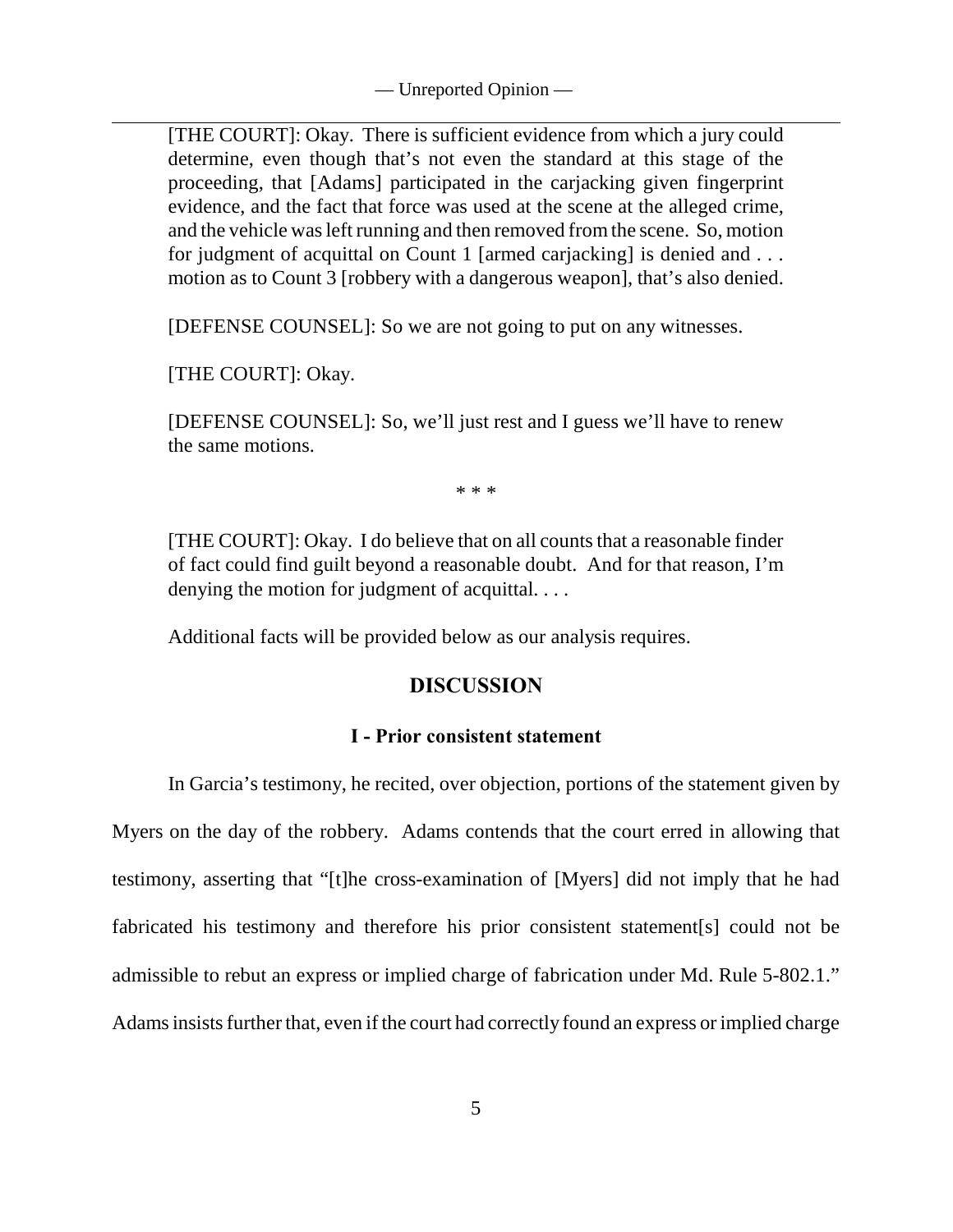of fabrication, Myers' motive to fabricate would have existed before the statement given to Garcia and so that statement was inadmissible. Adams argues that the court's error of overruling defense counsel's objection to Garcia's testimony was prejudicial and warrants reversal.

"Determinations regarding the admissibility of evidence are generally left to the sound discretion of the trial court." *Donati v. State*, 215 Md. App. 686, 708 (2014) (citation omitted). We review the court's evidentiary rulings under an abuse of discretion standard. *Id*. (citation omitted).

Specifically, with respect to the admission of prior consistent statements, we have explained:

Although the decision whether to admit a prior consistent statement falls within the discretion of the trial court, there are certain limits to when such evidence is admissible. The Court of Appeals has made clear that, "[a]s a general rule, prior out-of-court statements by a witness that are consistent with the witness's trial testimony are not admissible to bolster the credibility of a witness." *Holmes* [*v. State*], 350 Md. [412,] 416-17 [(1998)]. *Accord Thomas v. State*, 202 Md. App. 386, 395 (2011) (general rule that prior consistent statements are not admissible merely as corroborative evidence). There are exceptions to this general rule, which are set forth in Md. Rule 5-802.1 and Md. Rule 5-616(c)(2), but there are specific requirements that must be met to fall within the ambit of these rules.

*Hajireen v. State*, 203 Md. App. 537, 552-53 (2012) (internal parallel citations and footnote

omitted).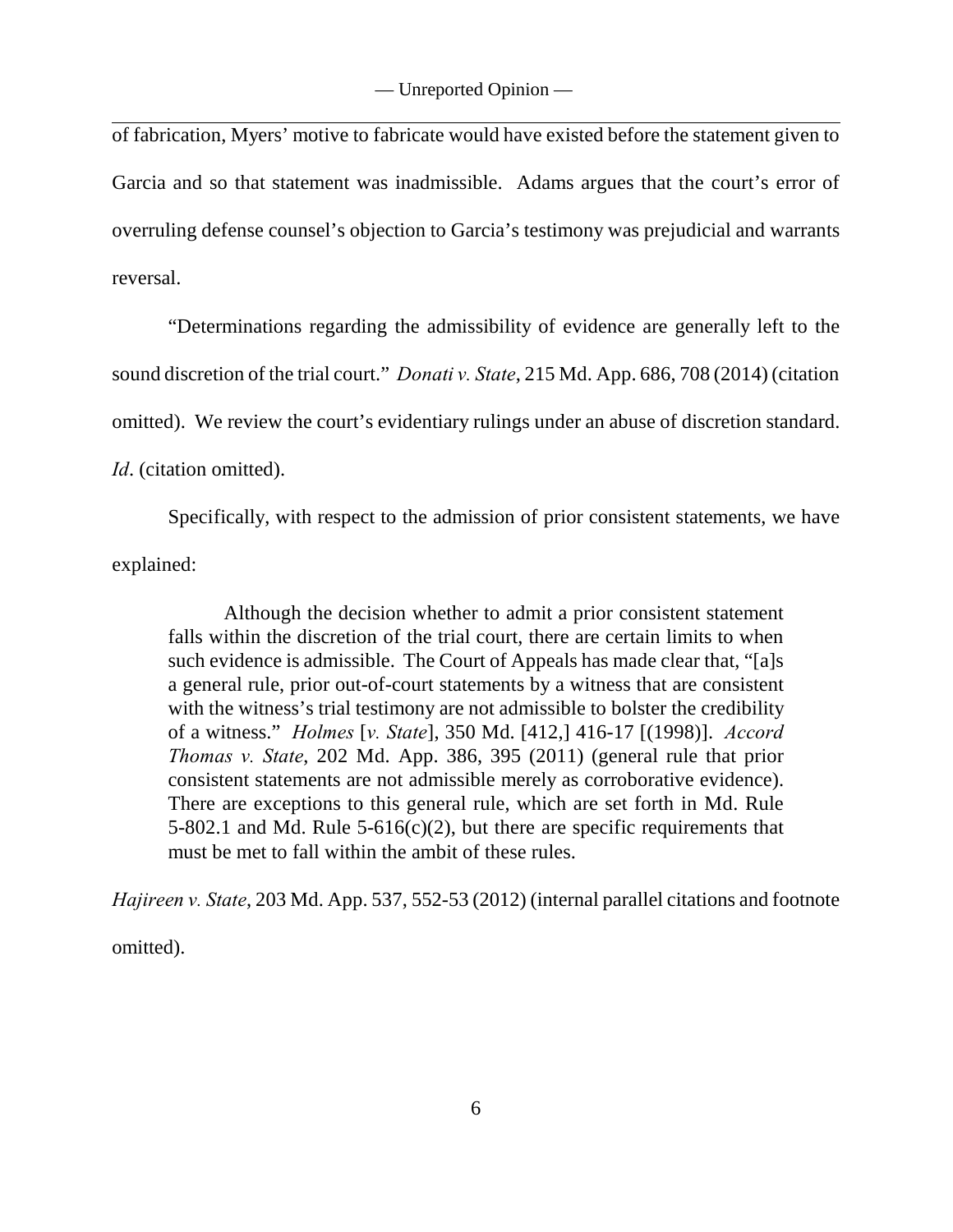The relevant exception in Md. Rule 5-802.1(b) provides:

# **Rule 5-802.1. Hearsay exceptions – Prior statements by witnesses.**

The following *statements previously made by a witness who testifies at the trial or hearing and who is subject to cross-examination concerning the statement* are not excluded by the hearsay rule:

\* \* \*

(b) A statement that is consistent with the declarant's testimony, if the statement is offered to rebut an express or implied charge against the declarant of fabrication, or improper influence or motive[.]

(Emphasis added).

More pertinent to the question before us is the exception provided for in Md. Rule

5-616(c)(2):

# **Rule 5-616. Impeachment and rehabilitation – Generally.**

\* \* \*

(c) **Rehabilitation**. A witness whose credibility has been attacked may be rehabilitated by:

\* \* \*

(2) Except as provided by statute, evidence of the witness's prior statements that are consistent with the witness's present testimony, when their having been made detracts from the impeachment[.]

In addition to the applicability requirements in the rules, the Court of Appeals has

explained that Rules 5-802.1 and 5-616 "become applicable only if 'the defendant's opening

statement and/or *cross-examination* of a State's witness has "opened the door" to evidence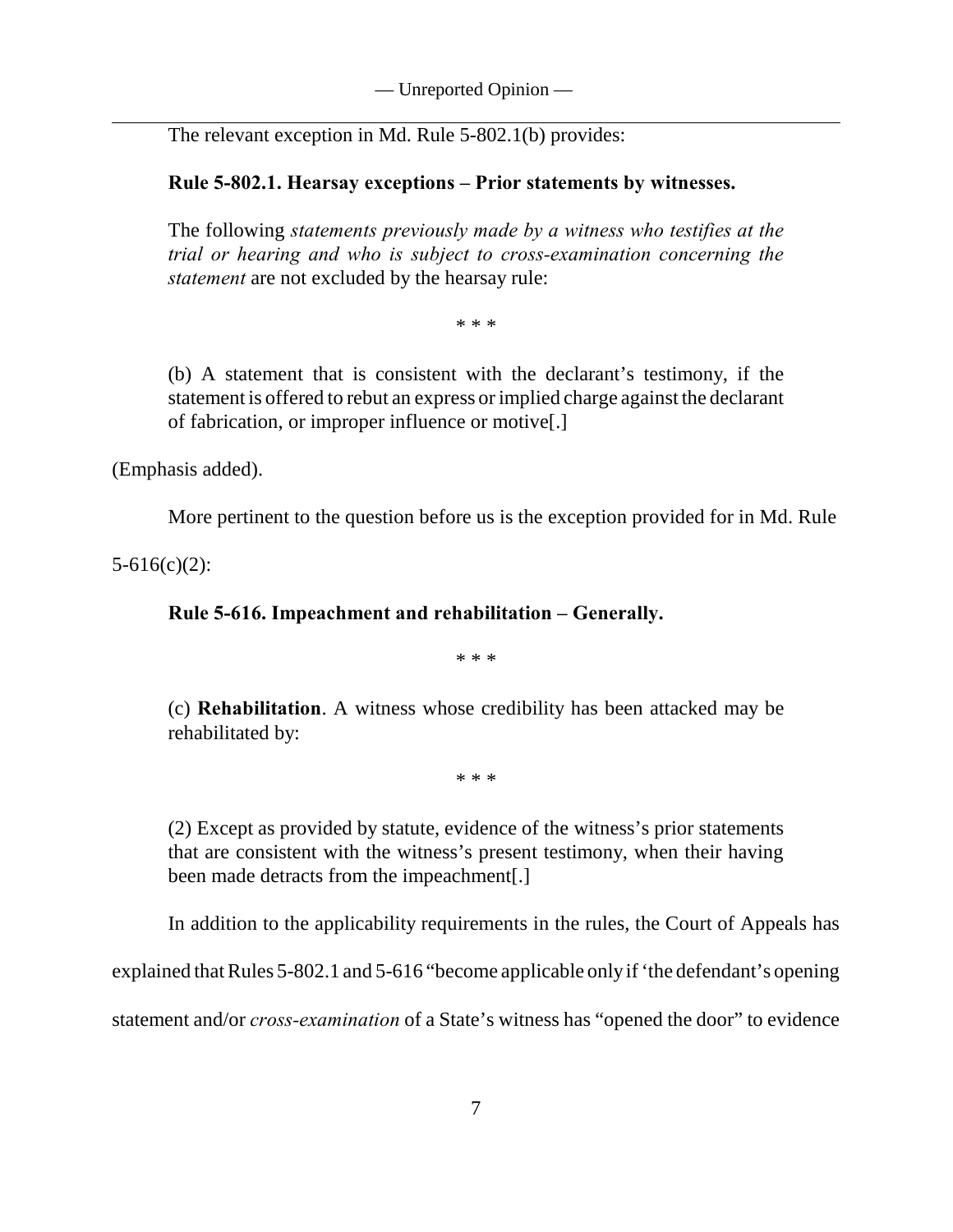that is relevant (and *now* admissible) for the purpose of . . . rehabilitation[.]'" *Anderson v. State*, 420 Md. 554, 567 (2011) (quoting *Johnson v. State*, 408 Md. 204, 225-26 (2009)) (emphasis in original).

Rule 5-802.1 does not further our inquiry, as Myers was not cross-examined with respect to the statement he gave to Garcia. Rather, our analysis shall focus on whether the testimony was admissible under Rule  $5-616(c)(2)$ .

"A review of Rule  $5-616(c)(2)$  indicates that there are three prerequisites to admission

of a prior statement as rehabilitation: (1) the witness' credibility must have been attacked;

(2) the prior statement is consistent with the trial testimony; and (3) the prior statement

detracts from the impeachment." *Hajireen*, 203 Md. App. at 555.

Notably, Adams' counsel observed in his opening statement:

What [the jury] will hear this afternoon and tomorrow . . . *will be unbelievable testimony from unreliable witnesses*. The victim in this case is telling a remarkable story. He was just minding his own business, when all of a sudden, for no reason, out of nowhere, two guys come up, pull guns, steal his car, drive a few miles, cut. The car isn't stolen. They find the car. It doesn't make sense.

You'll also hear from some police officers who are well intended, but they didn't see anything. There's no proof that a car was ever stolen. There's no proof that [Adams] was involved in any of it. The story doesn't make sense.

Drugs were found in the car. Drug paraphernalia was found in the car. If you use your logic, I think you can see that this evidence could mean two different kind[s] of accounts. That [Myers] is the unluckiest guy who just happened to be there when two robbers, two maniacs, come in and jump out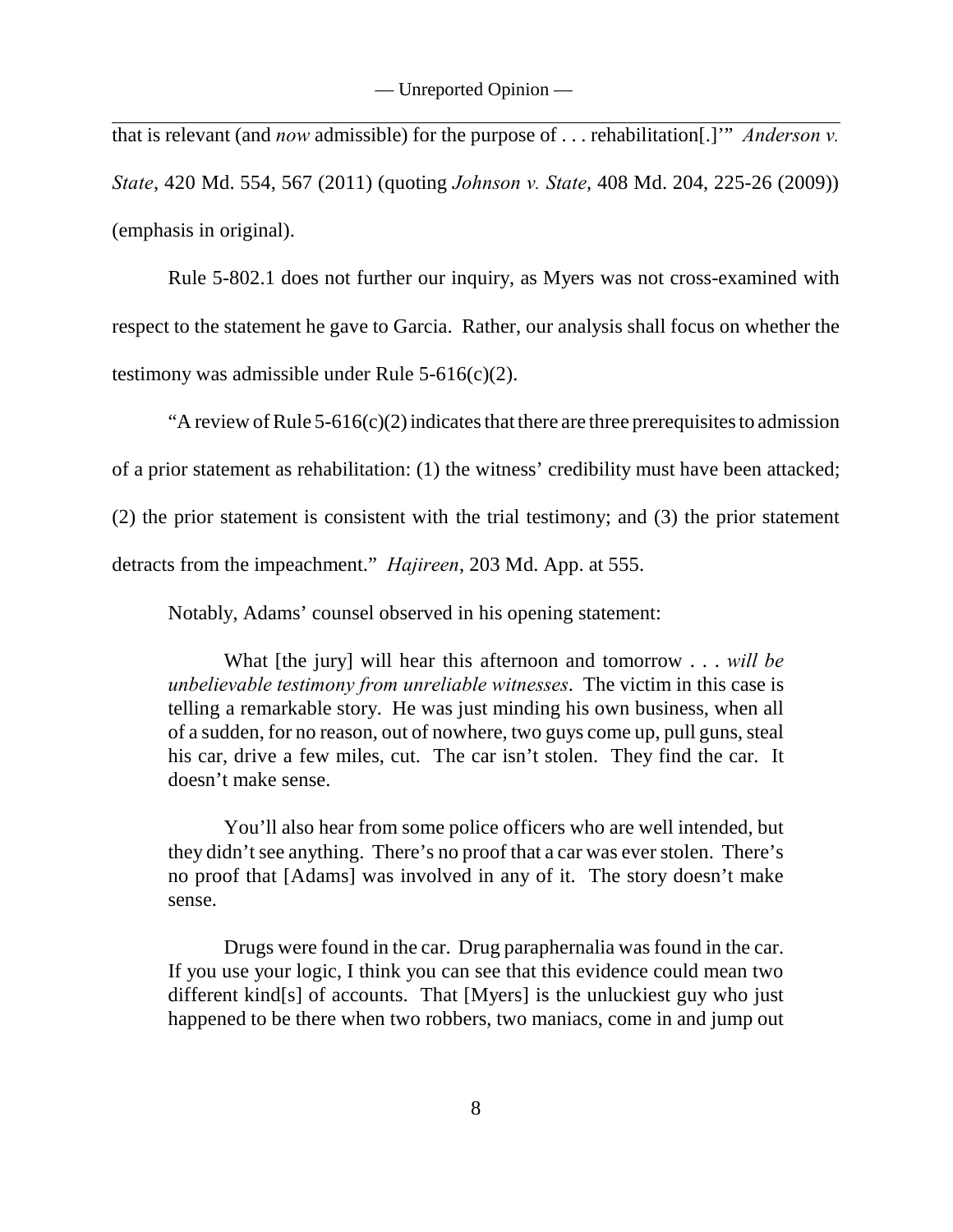of a car, not knowing who he is, and decide to steal his car but only drive it a few miles and then vanish.

Why would somebody steal a brand new Mercedes in broad daylight and then just park it and leave it? It doesn't make sense. I mean, do we even know that that car was in the park? Do we know that this car was ever stolen to begin with? I'm going to ask you to think about these facts logically and see if you can really eliminate every other explanation than that a crime occurred.

Now, like how [the prosecutor] tells you that guns were involved. Where are the guns? I didn't see any guns. They didn't find any guns anywhere. They didn't recover any guns. They didn't recover any money.

Is this a real neutral investigation, or are they just rounding up the usual suspects? There's not enough evidence, again, that you can say conclusively, beyond a reasonable doubt, what happened that day. For this reason, I'm going to ask if you can find [Adams] not guilty.

(Emphasis added).

Those comments provide the essential basis for the admissibility of the prior consistent statement. Moreover, on cross-examination defense counsel questioned Myers about: (1) whether he knew the gunmen involved in the subject incident or could identify Adams as one of them; (2) whether he made any appointments to see residences for sale, or walked through any such properties; (3) whether the grinder found in his car belonged to him; and (4) whether there had been any marijuana in his car. Myers, unable to identify Adams as the man who "robbed [him] that afternoon[,]" stated that he did not know the men who robbed him, but provided a description of Hamlett's robber that was reasonably accurate of Adams. He asserted that he had not made any appointments or "go[ne] through"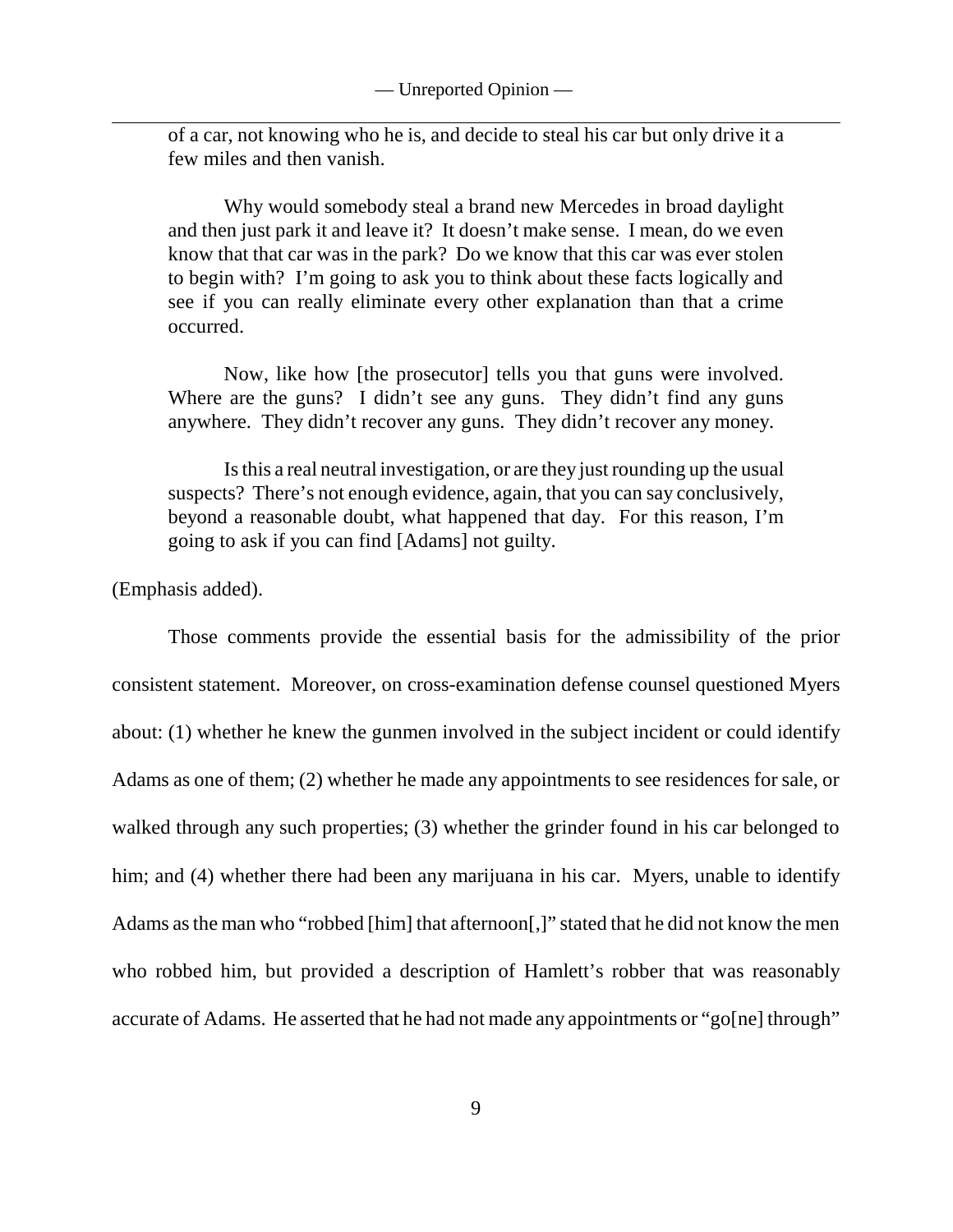any particular residences, admitted that the grinder in question was his, and denied that any drugs were found in his car, although there was "probably" some marijuana residue on the grinder.

During direct examination of Garcia, the State elicited testimony about the details of the statement he took from Myers after the carjacking and robbery was reported. Those details included: that Myers had been in the area looking at apartments, that Hamlett was with him, that Myers went into the park to "go to the bathroom," and that, subsequently, a burgundy vehicle approached and two armed men, both black males, got out and demanded Myers' property. Garcia also testified as to Myers' descriptions of the offenders and their guns. Garcia's testimony was consistent with that already given by Myers. Defense counsel interposed timely objections.

In response to one such objection, the following colloquy occurred:

[DEFENSE COUNSEL]: I'm also going to object to the duplicitous nature of the question and answer. We've already gone over all this directly with the witness himself. And now we're just hearing out-of-court statements. The truth of the matters asserted were already asked and answered by [Myers].

\* \* \*

[STATE'S ATTORNEY]: Your Honor, this would be a prior –

\* \* \*

[STATE'S ATTORNEY]: – a prior consistent statement, a signed statement, made by [Myers] to Detective Garcia.

\* \* \*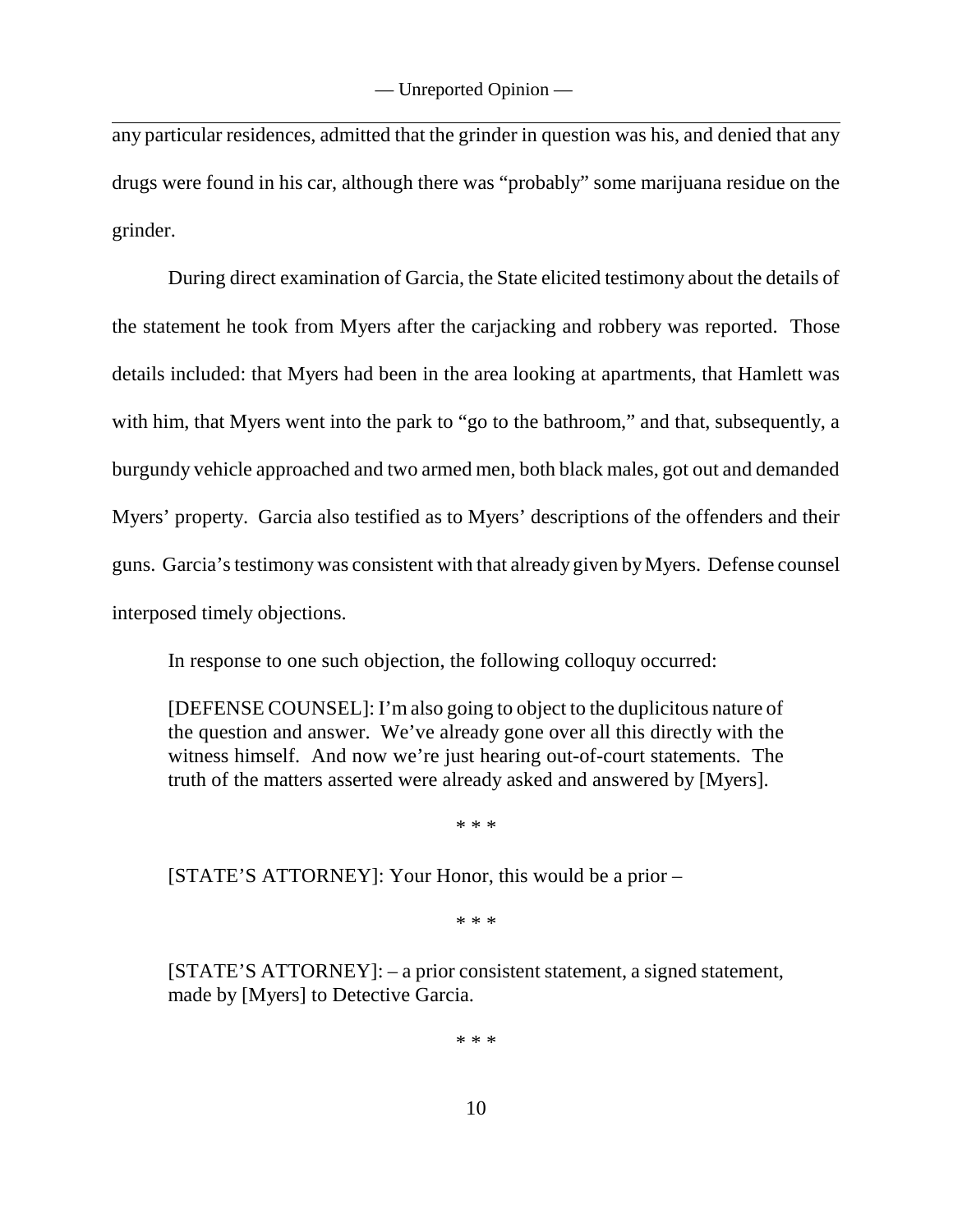(Bench conference follows:)

[THE COURT]: You're offering prior consistent statement [sic] for the truth of the matter.

[STATE'S ATTORNEY]: The truth of the matter because he was questioned about making this up.

[THE COURT]: So you contend he was impeached –

[STATE'S ATTORNEY]: Yes.

[THE COURT]:  $-$  on whether or not  $-$ 

\* \* \*

[THE COURT]: – he is consistent. Okay.

\* \* \*

[THE COURT]: Okay. I mean, certainly the nature of the cross-examination of the alleged victim was that this – and the opening statement – but I'm really focusing on the cross-examination, ..., this was, the victim himself was up to some shenanigans and was impeached, at least implicitly, or attempted to be impeached. And this is a prior consistent statement being offered for the truth of the matter to show a consistent statement.

\* \* \*

[THE COURT]: Okay. I think it fits within the exception of . . . prior consistent statements.

[STATE'S ATTORNEY]: Thank you.

(Bench conference concluded.)

[THE COURT]: The objection [is] overruled.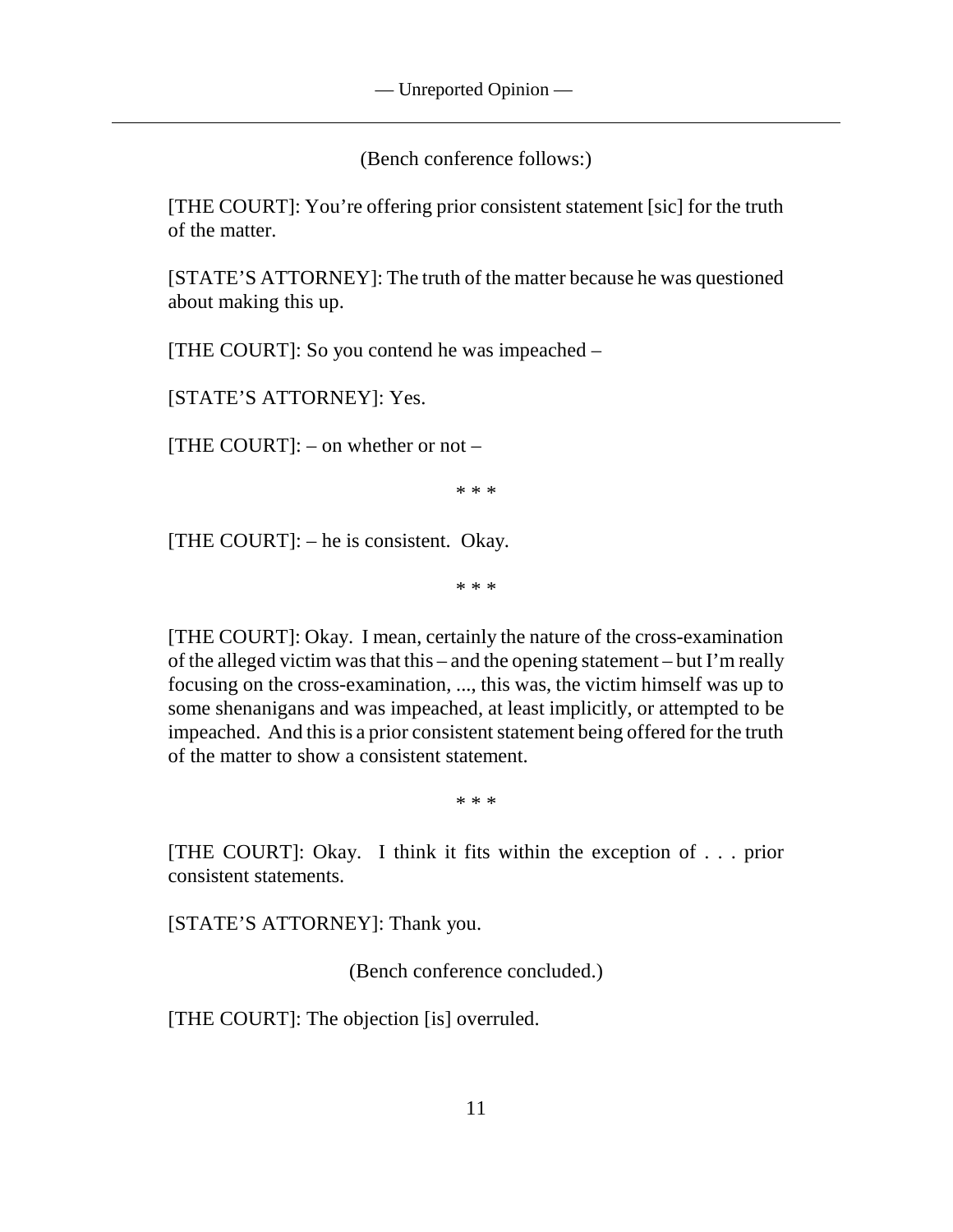We consider whether Garcia's testimony satisfied the criteria for admissibility under Rule  $5-616(c)(2)$ . It is clear that defense counsel, through his opening statement and crossexamination of Myers, attempted to impeach Myers by inferring that his account of events was completely false and that Myers was implicated in the drug trade. Further, defense counsel asserted that the State was going to adduce "unbelievable testimony from unreliable witnesses." Second, the testimony showed that Myers' statement to Garcia was consistent with his trial testimony.

We are persuaded that testimony indicating consistency in Myers' accounts of relevant events, at trial and in his statement to Garcia, detracted from the attempted impeachment by defense counsel. Specifically, the demonstration of consistency in Myers' accounts countered the assertion that he would be an "unreliable witness" who would give "unbelievable testimony."

Accordingly, we hold that the court did not err by allowing the State to rehabilitate Myers' credibility through testimony related to the prior consistent statement he made to Garcia.

#### **II - Sufficiency of the evidence**

Adams argues that evidence of his fingerprints having been on the steering wheel of Myers' car, even when combined with "[Myers'] vague description of the two carjackers[,]" was insufficient to sustain his convictions.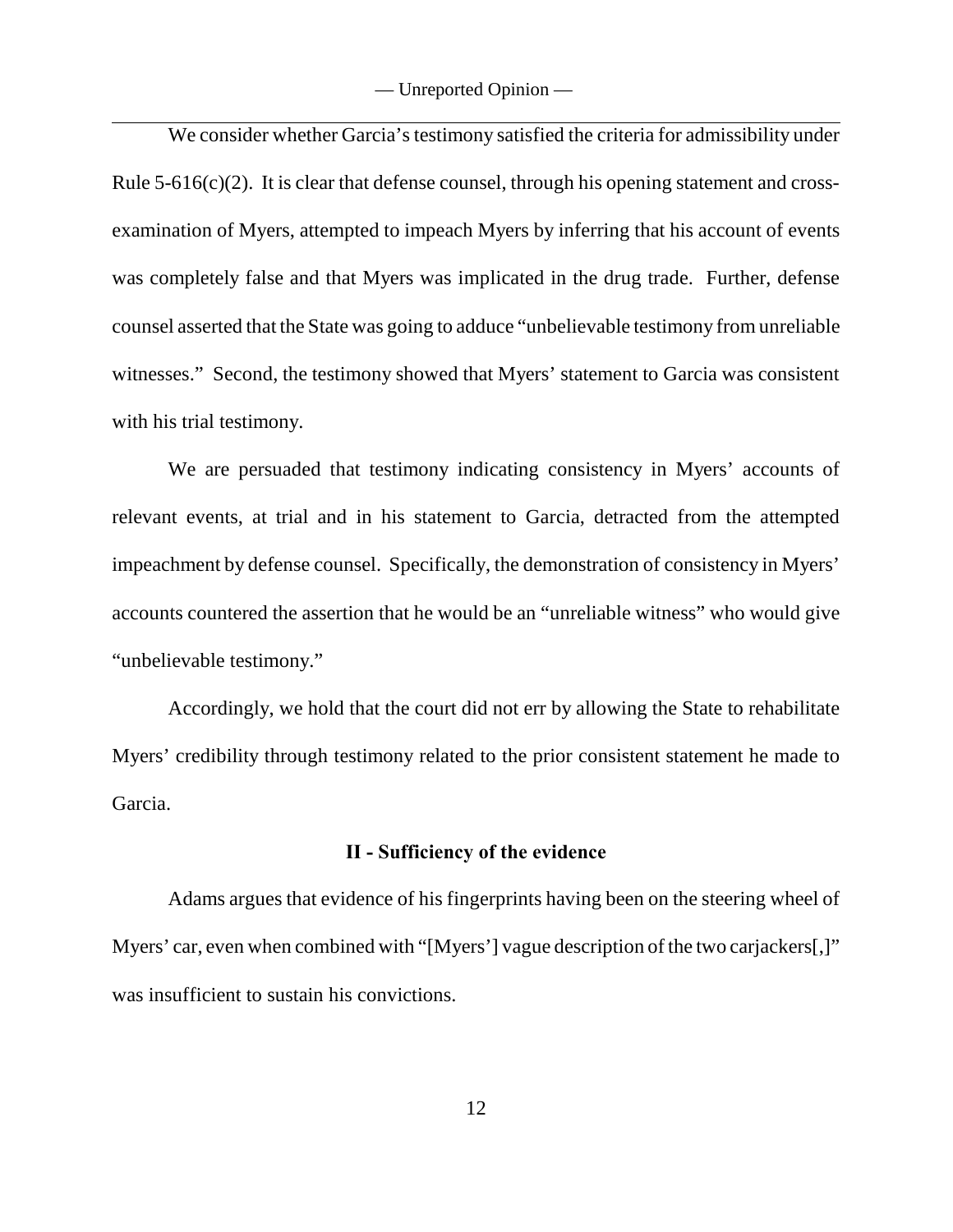He insists that "the presence of [a] defendant's fingerprints at the scene of a crime does not, standing alone, support an inference of guilt" and that "[t]he critical question is whether there is any other evidence in the case that could *reasonably* exclude the possibility that the fingerprint was left in some innocent manner." To that point, Adams contends that "the limited additional evidence in this case, the vague description of the robber, does not reasonably exclude the possibility that [Adams'] fingerprints were innocently placed on [Myers'] car." Accordingly, he requests reversal of his judgments of conviction.

In reviewing a claim of evidentiary insufficiency, we need only determine whether "'after viewing the evidence in the light most favorable to the prosecution, any rational trier of fact could have found the essential elements of the crime beyond a reasonable doubt.'" *Stevenson v. State*, 222 Md. App. 118, 151 (2015) (quoting *State v. Coleman*, 423 Md. 666, 672 (2011)). Our review, however, is not akin to a retrial of the case. *Smith v. State*, 415 Md. 174, 185 (2010) (citation omitted). Rather, "[t]his Court defers to the 'unique opportunity' of the fact-finder to 'view the evidence and to observe first-hand the demeanor and to assess the credibility of witnesses.'" *Steward v. State*, 218 Md. App. 550, 558-59 (2014) (quoting *Bordley v. State*, 205 Md. App. 692, 717 (2012)). "'If the evidence either showed directly, or circumstantially, or supported a rational inference of facts which could fairly convince a trier of fact of the defendant's guilt of the offenses charged beyond a reasonable doubt, then we will affirm the conviction.'" *Jones v. State*, 213 Md. App. 483, 505 (2013) (quoting *Bible v. State*, 411 Md. 138, 156 (2009)).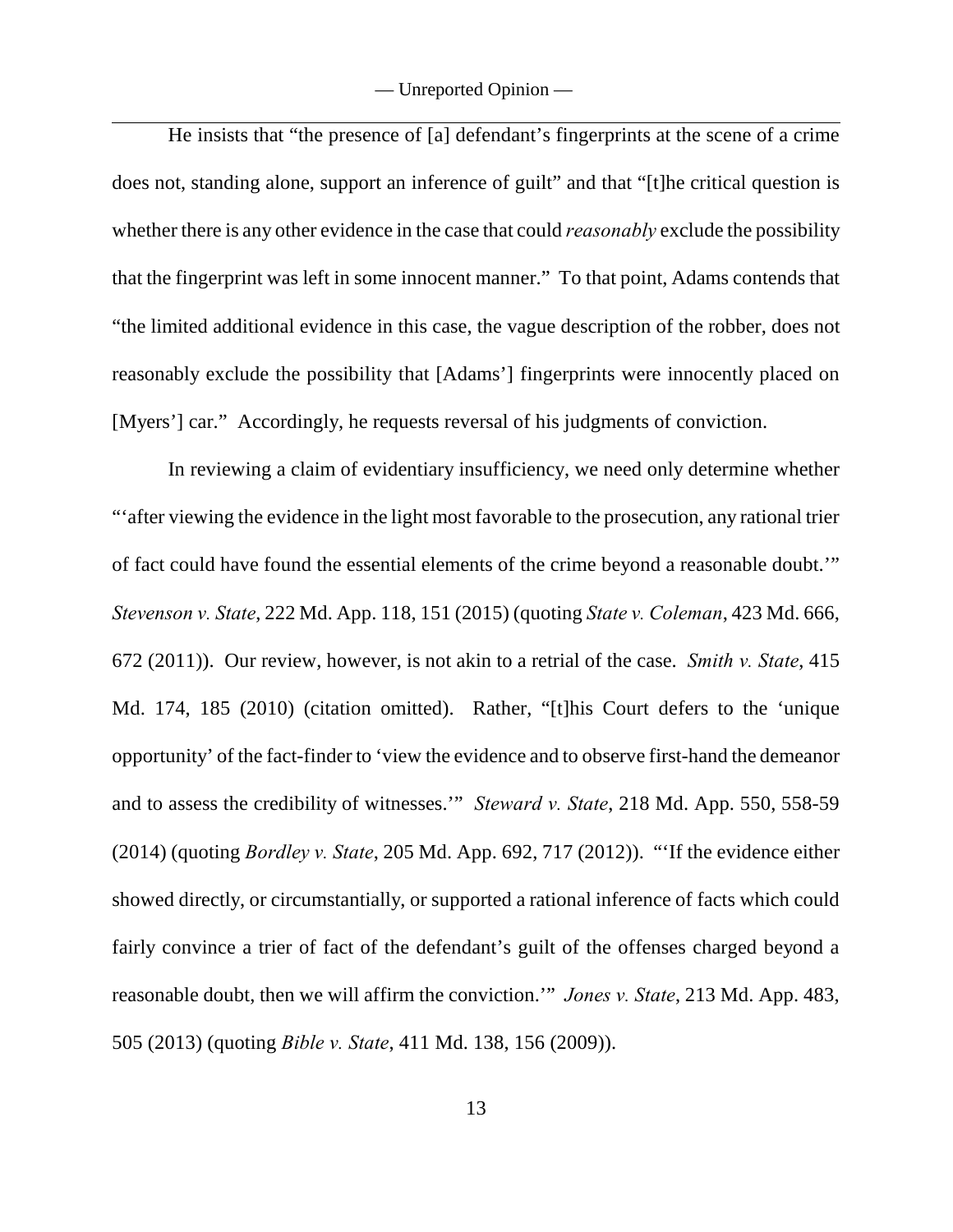With specific regard to convictions supported by fingerprint evidence, the Court of Appeals explained, in *McNeil v. State*, 227 Md. 298, 300 (1961), that "finger print evidence found at the scene of a crime must be coupled with evidence of other circumstances tending to reasonably exclude the hypothesis that the print was impressed at a time other than that of the crime." (citations omitted). We have "construed the evidence of other circumstances required by *McNeil* to include 'circumstances such as the location of the print, the character of the place or premises where it was found and the accessibility of the general public to the object on which the print was impressed.'" *Colvin v. State*, 299 Md. 88, 110-11 (1984) (quoting *Lawless v. State*, 3 Md. App. 652, 659 (1968)).

Adams' fingerprints were found on the steering wheel of Myers' car. The vehicle had been purchased only a "few weeks" prior to the robbery and was ultimately recovered just two miles from the site where the incident occurred. Because the car was Myers' personal vehicle, there was no reason to believe that it would have been generally accessible to the public.

Further, forensic examination of the car yielded fingerprints matching only those of Myers, Hamlett, and Adams. The presence of Myers' and Hamlett's fingerprints was explained by Myers' testimony that, on the day in question, he had been driving and Hamlett had been his passenger. In contrast, the evidence adduced at trial did not allow for any explanation, benign or otherwise, for the presence of Adams' fingerprints. Although Myers was not able to identify Adams, he testified that he had been the only person, valets